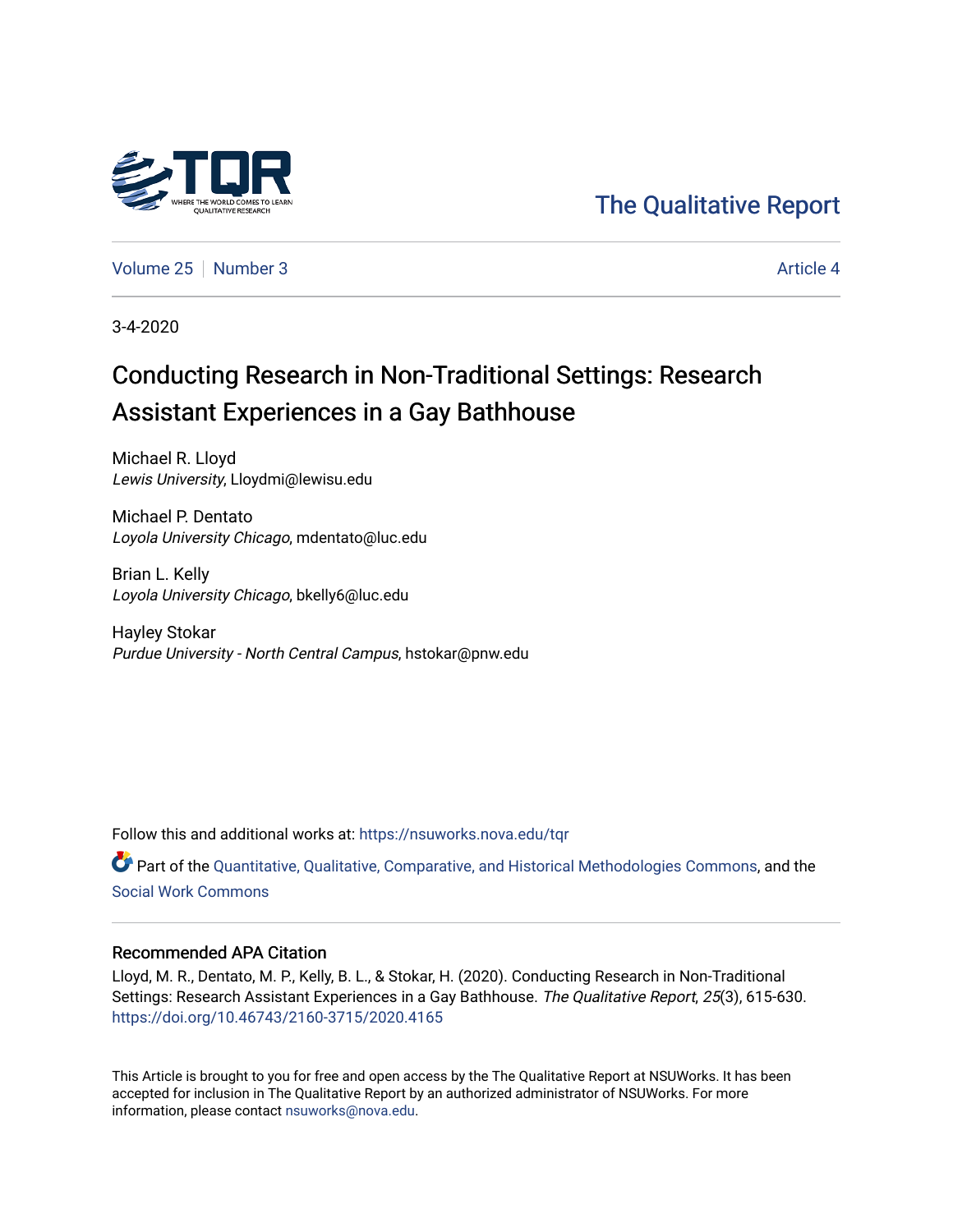# **Qualitative Research Graduate Certificate** Indulge in Culture Exclusively Online . 18 Credits **LEARN MORE**



# Conducting Research in Non-Traditional Settings: Research Assistant Experiences in a Gay Bathhouse

# Abstract

Research conducted in traditional and non-traditional settings remains essential to understanding behaviors and attitudes among diverse populations. The effective preparation of research assistants is essential in order to conduct ethical research and ensure safety for the participants and those conducting the research. One such example pertains to examining the behavior of men who have sex with men (e.g., gay, bisexual, other MSM) within bathhouse settings. Semi-structured interviews were conducted among six graduate students and alumni examining their overall interest in conducting research as well as their thoughts and feelings prior to, during, and after collecting data at a gay male bathhouse, and the overall impact upon their professional growth and development. Thematic findings centered around conducting research within a bathhouse setting, navigating personal feelings and reactions, and strengthening connections between personal and professional selves, among others. Implications for effectively training and preparing student research assistants to conduct data collection with unique and nontraditional settings will be examined.

## Keywords

Research Assistants, Non-Traditional Settings, Training, Gay Men, Bathhouse

### Creative Commons License



This work is licensed under a [Creative Commons Attribution-Noncommercial-Share Alike 4.0 International](https://creativecommons.org/licenses/by-nc-sa/4.0/)  [License](https://creativecommons.org/licenses/by-nc-sa/4.0/).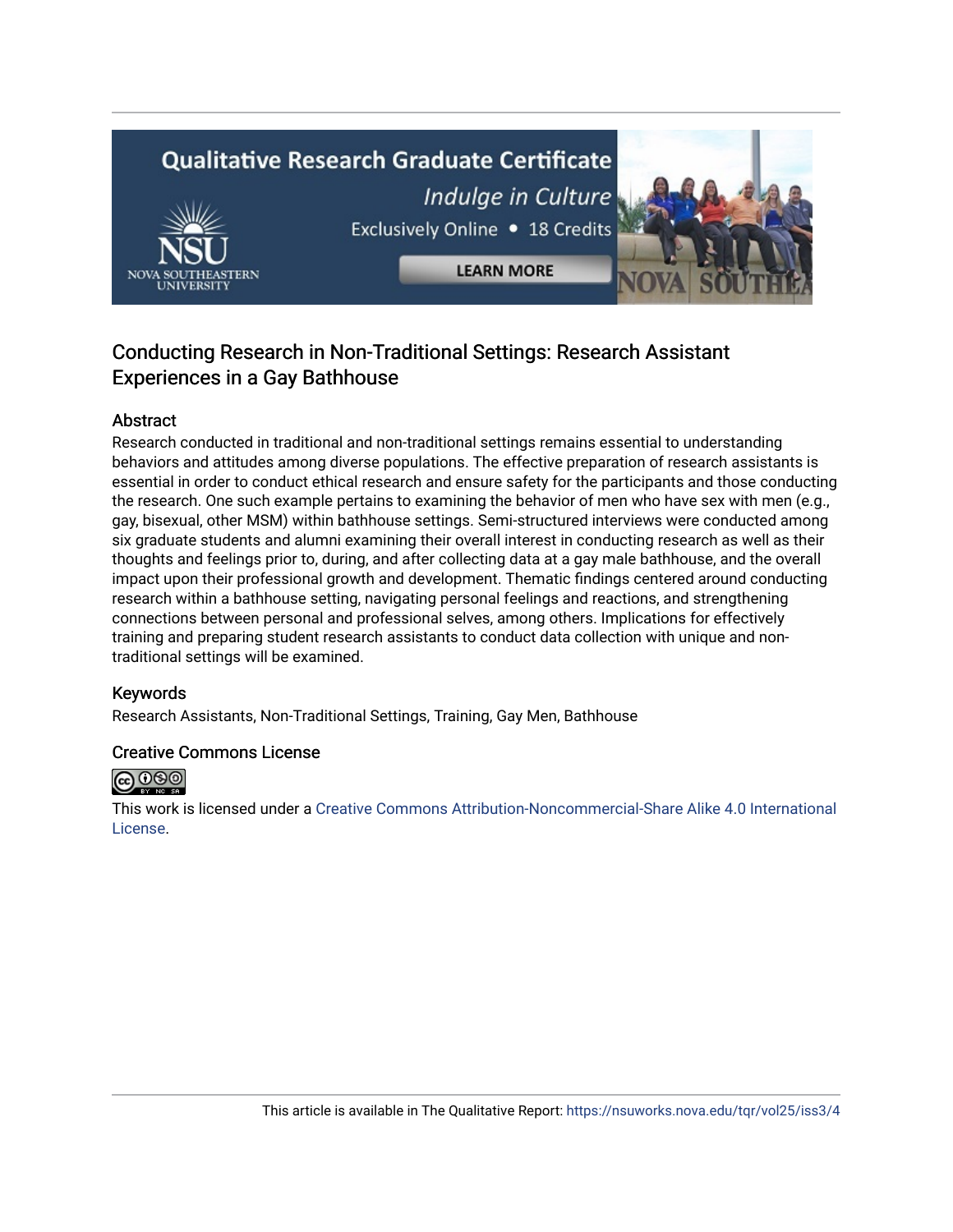

# **Conducting Research in Non-Traditional Settings: Research Assistant Experiences in a Gay Bathhouse**

Michael R. Lloyd Lewis University, Romeoville, Illinois, USA

Michael P. Dentato and Brian L. Kelly Loyola University Chicago, Illinois, USA

Hayley Stokar Purdue University – North Central Campus, Westville, Indiana, USA

*Research conducted in traditional and non-traditional settings remains essential to understanding behaviors and attitudes among diverse populations. The effective preparation of research assistants is essential in order to conduct ethical research and ensure safety for the participants and those conducting the research. One such example pertains to examining the behavior of men who have sex with men (e.g., gay, bisexual, other MSM) within bathhouse settings. Semi-structured interviews were conducted among six graduate students and alumni examining their overall interest in conducting research as well as their thoughts and feelings prior to, during, and after collecting data at a gay male bathhouse, and the overall impact upon their professional growth and development. Thematic findings centered around conducting research within a bathhouse setting, navigating personal feelings and reactions, and strengthening connections between personal and professional selves, among others. Implications for effectively training and preparing student research assistants to conduct data collection with unique and non-traditional settings will be examined. Keywords: Research Assistants, Non-Traditional Settings, Training, Gay Men, Bathhouse*

## **Introduction**

Research conducted in traditional and non-traditional settings remains essential to understand behaviors and attitudes among diverse populations as well as best practices related to working within diverse settings. The effective preparation of scholars, researchers, and research assistants is essential in order to conduct ethical research in a safe environment for both the participants and those conducting the research. One such example pertains to examining the behavior of men who have sex with other men (e.g., gay, bisexual, other MSM) within bathhouse settings. Such settings may be considered non-traditional as they are private locations in which MSM typically seek partnerships that may include developing friendships, consensual sexual encounters utilizing prophylaxis, or sexually risky behaviors which can lead to HIV or other sexually transmitted infections (STIs). Additionally, such settings may include the use of alcohol or other drugs (e.g., marijuana, cocaine, methamphetamine), as well as polysubstance use. The effective preparation of research assistants whether at the graduate or doctoral level across disciplines including social work remains essential to ensure their safety, the ability to effectively conduct research with effective protocols and standards and collect data that can be useful to inform practice skills and standards within the community. Faculty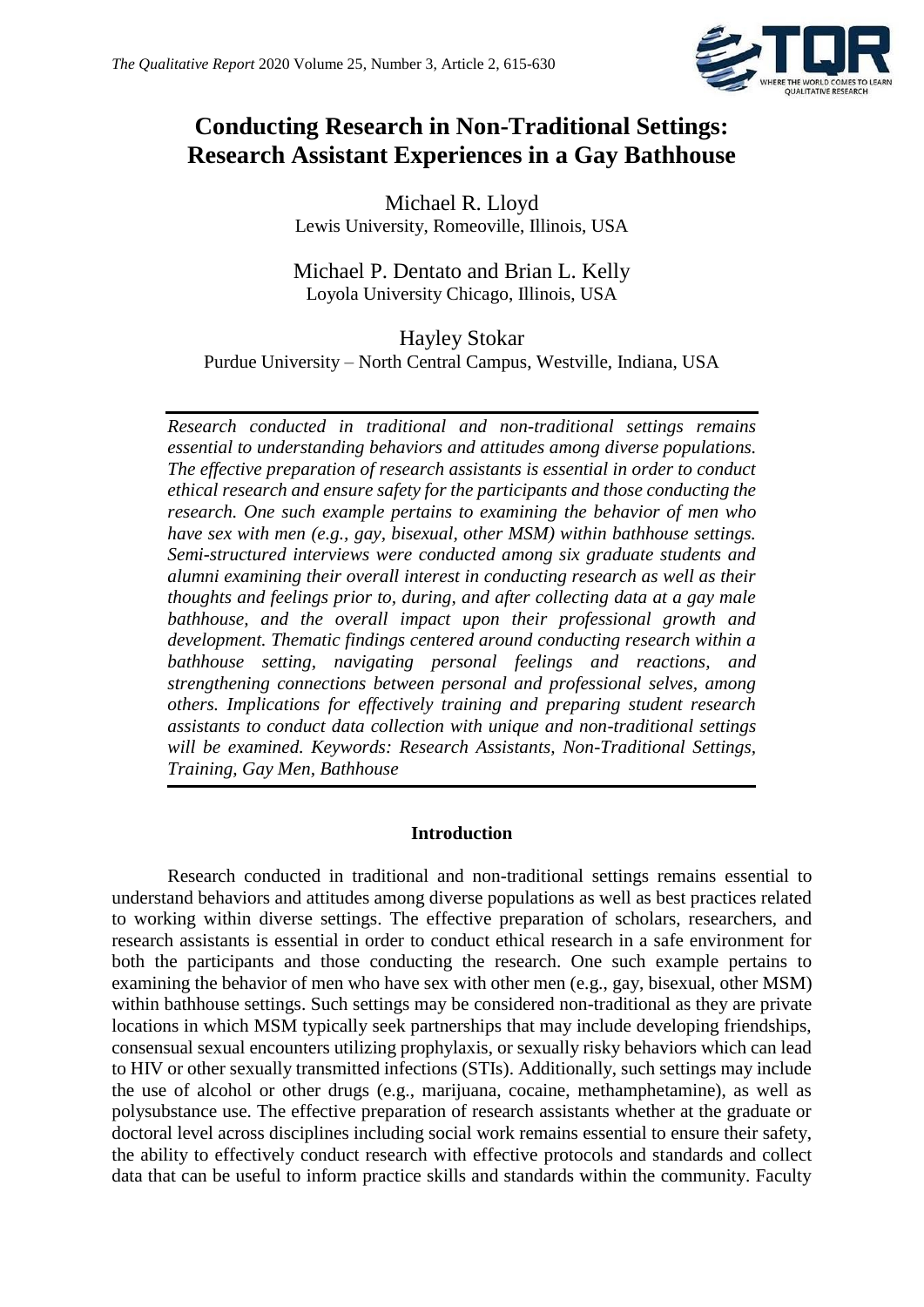mentors must work to create protocols to effectively train, mentor, brief and debrief with research assistants throughout the data collection process.

#### **Background**

The setting for social research is ideally determined by the questions a study seeks to investigate. For some studies, data collection can be as simple as distributing surveys to a university class or a convenient online sample population. Studies tackling complex social issues, however, especially those that are less prevalent or public, require research in nontraditional settings. This is especially true for socially stigmatized populations (Benoit, Jansson, Millar, & Phillips, 2005; Hart-Johnson, 2017; Worthen, 2014). It is often the ethical responsibility of researchers to connect with hard to reach populations such as MSM in carefully designated, private environments (Heggen & Guillemin, 2012; Sydor, 2013). Collecting data in unique physical environments raises important issues about needs and risks for both researchers and participants, yet this issue receives insufficient attention in the literature (Sampson & Thomas, 2003).

Sexual health is a research area often requiring non-traditional approaches to data collection and methods. Numerous studies have noted relationships between gay male bathhouses and the transmission of sexually transmitted infections (Bell et al., 2001; Bradford, 1983; Fairley, Frost, Friedman, Caputo, & Horrocks, 2001; Fairley, Leslie, Nicholson, & Gust, 1990; Farley, 2002; Frankis & Flowers, 2005; Haubrich, Myers, Calzavara, Ryder, & Medved, 2004; O'Sullivan et al., 2002). Though there is no clear consensus on such correlations, or whether they are more significant than STI transmission rates within other settings (Binson et al., 2001; Haubrich et al., 2004), newly-diagnosed cases of HIV are rising among gay males in the United States, specifically among Hispanic males and African Americans between the ages of 25-34 (Center for Disease Control and Prevention, 2018). A public health issue of this magnitude warrants continued investigation of behaviors and attitudes among gay male bathhouse patrons, necessitating data collection in a notably rare and uncommon location.

**The politics of sex, gender, and non-traditional research settings.** Research on gender roles and sexual issues often requires investigators to place themselves in uncommon settings (Lyons, Krüsi, Pierre, Small, & Shannon, 2017; Sydor, 2013). Female investigators Sampson and Thomas (2003) conducted ethnographic research on cargo ships as part of a larger project on transnational seafarer communities. The research setting was complicated due to the female identity of the researchers on ships with nearly all-male crews. Situational risks melded with gender-role risks, and Sampson and Thomas reported frequent hostility and harassment. Lyons et al. (2017) interviewed transgender sex workers in Vancouver, Canada, who performed their work in outdoor spaces as a result of gentrification and construction in their former urban work territories. When sitting for interviews in these outdoor spaces began to disrupt sex work opportunities, researchers began engaging in hour-long ethnographic walks with participants to collect data about their gender-based experiences.

Gender and sexual issues may become more complicated in settings where drug and alcohol use are present. Palmer and Thompson (2010) studied the culture of alcohol at Australian Rules football games in the United Kingdom and observed that, when intoxicating substances are involved, researchers must simultaneously identify allies and gatekeepers in the research setting while considering the validity and quality of participant responses. On several occasions during data collection, Palmer and Thompson made the decision not to include testimony from inebriated participants. Defending the nature of her non-traditional research setting with academic peers was also a challenge—her own colleagues jokingly referred to her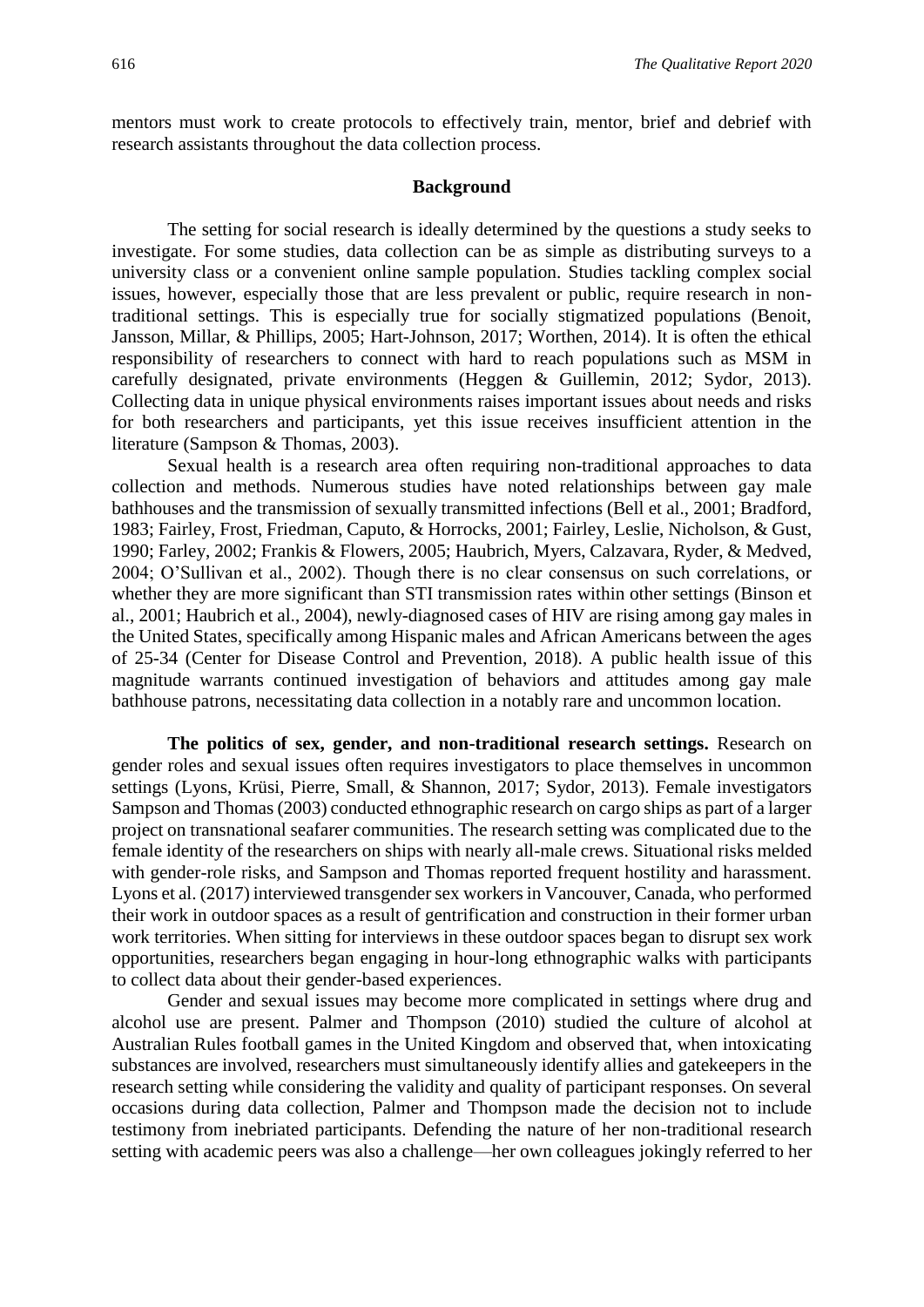field site as "Man Land" (Palmer & Thompson, 2010, p. 432), which she perceived as the trivialization of a very complex arena of gender politics.

**Settings for data collection assessing sexual behavior and health.** Settings and unique spaces have remained integral to research with regard to studies on sex and sexuality, (Bain, & Nash, 2007). Cohen, et al. (2005) performed a systematic literature review of quantitative studies on sexually transmitted infection (STI) screenings in non-traditional settings throughout the United States. Among the research sites studied were schools, emergency rooms, jails, and juvenile detention facilities. While jail- and emergency roombased studies were able to screen the highest numbers of people, the researchers recommended more research in other community-based settings.

A recent, large-scale research endeavor in the UK explored public attitudes about HIV testing within non-traditional settings (Rayment et al., 2012; Thornton, et al., 2012) The HINTS (HIV Testing in Non-traditional Settings) study explored both staff and participant experiences of HIV testing in an emergency room, acute admissions clinic, primary care practice, and dermatology outpatient department. The questionnaire-based research results revealed a 92% acceptability rate among patients for testing in these settings, but only 54% of healthcare staff expressed feeling comfortable delivering HIV testing themselves (Rayment et al. 2012). Thornton et al. (2012) noted, however, that staff comfort level increased significantly once they were informed of the high level of acceptance among patient populations. This study sheds light on the importance of the attitudes and experiences of professionals (albeit researchers or medical professionals) collecting public health data.

**Research within bathhouse settings.** Gay bathhouses are relevant examples of nontraditional social settings where gender, sexuality, and health issues intersect. Several studies have been conducted both within and about gay bathhouses in recent years. Haubrich et al. (2004) conducted interviews with gay and bisexual men focused on their bathhouse experiences and perceptions of risk for contracting HIV within that setting. While the participants were all self-described as bathhouse patrons, data collection did not actually occur within the bathhouse itself. Themes that arose around bathhouse culture were characterizations of anonymity and de-personalized non-verbal contact, descriptions of others using moralistic terms, the management of identity through disconnecting emotional needs and sexual needs within the bathhouse context, and the utility of bathhouses for sexual release, recuperation from addiction, and social interaction with men who have sex with men (2004).

A systematic review of quantitative studies on sexual behaviors of MSM within public sex environments (PSEs) distinguished bathhouses as different from the settings they were studying (i.e., public parks and bathrooms), labeling them as public sex venues (PSVs) (Frankis & Flowers, 2005). PSVs are described as "private indoor spaces that are specifically (though sometimes unofficially) marketed as sex on the premises spaces and require entrance fees or cover charges" (p. 203). While PSVs were described as safer than PSEs, both brought with them elevated rates of male participants with an HIV positive status.

Farley (2002) makes strong assertions about the correlation between urban bathhouse activity and the spread of HIV, referring to such facilities as "critical hotspots for the spread of sexually transmitted diseases" (p. 36). Noting that a resurgence of syphilis among bathhouse frequenters left men more vulnerable to the transmission of HIV, Farley takes the radical position that the only recourse for combating the spread of sexually transmitted infections is to close down bathhouses altogether. As bathhouses play a social role encompassing much more than acting as a location for sexual acts (Bain & Nash, 2007; Bérubé, 2003; Frankis & Flowers, 2005) the idea of closing them has not been historically popular.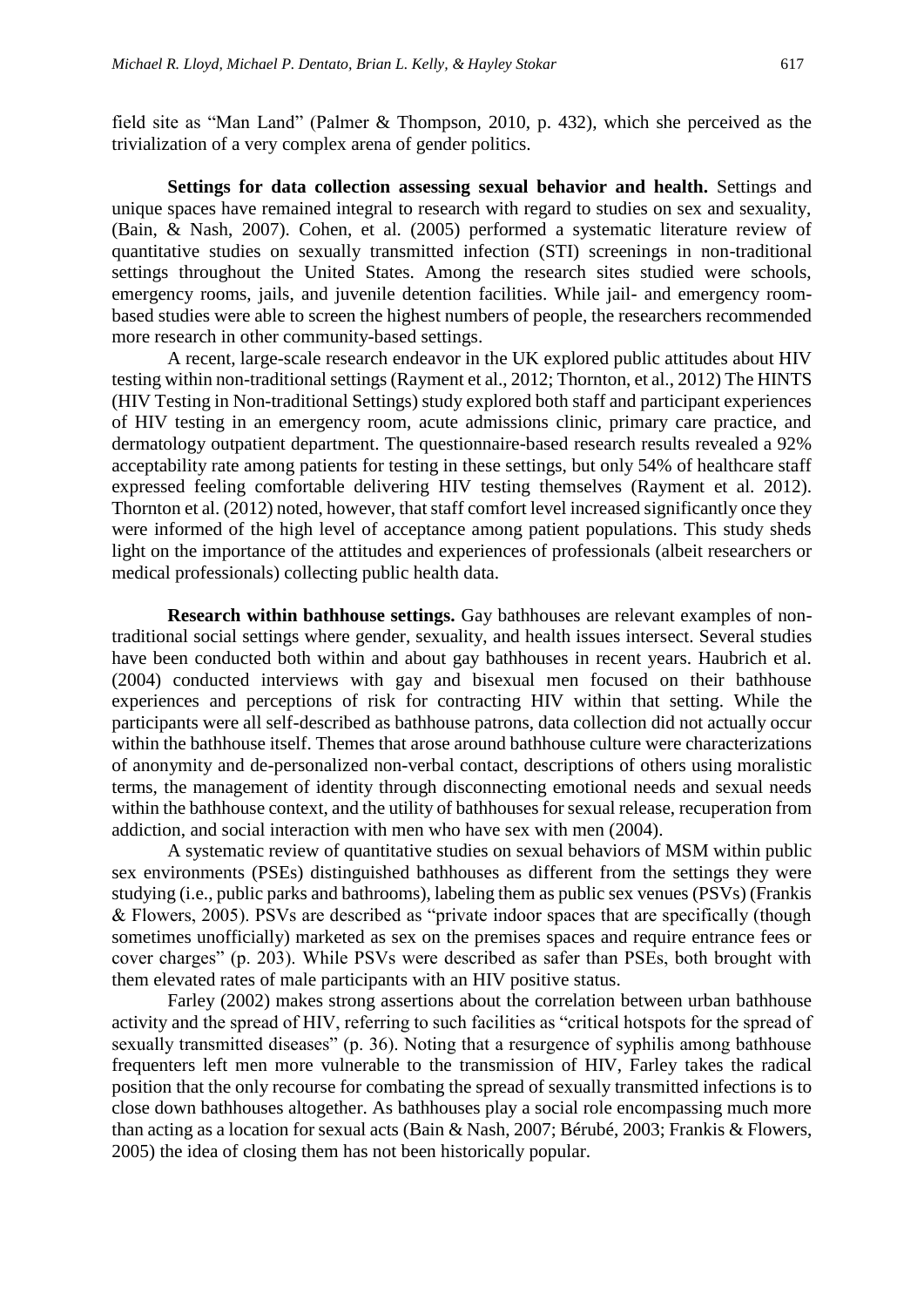Bathhouse culture and history have been studied and critiqued for their importance in politics and social identities. Bathhouses are viewed as transgressive in their promotion of gay and lesbian sexual practices (Bain & Nash, 2007), and have been subject to raids, fines, and unjust police action, especially during the early years of the HIV/AIDS crisis. Bérubé (2003) asserts that, while public health is usually the platform of those opposing bathhouses, stigma and disruption of heteronormative culture have been catalysts for the heavy scrutiny of bathhouses. Expression of queer identity and assertion of the validity of non-heterosexual orientations for men and women (Hammers, 2008) rely on venues like bathhouses as safe places (Bain & Nash, 2007; Haubrich et al., 2004; Nash, 2014).

**Role of researchers and research assistants.** Studies in non-traditional settings are complex to navigate, even for experienced researchers. For more early-career researchers such as graduate students, data collection may come with additional challenges. Lack of confidence, discomfort with interviewing, and limited experience with recruitment are cited in the literature as common challenges among graduate student researchers (Hoskins & White, 2013; Rimando et al., 2015). When collaborating with faculty, graduate research assistants occupy a space between student and employee, and work under both the guidance and the authority of primary investigators (Flora, 2007). Some research has explored research assistants' experiences of recruiting and interviewing participants, and other aspects of data collection, noting the need to learn about research assistants' experiences in these research processes (Cambron & Evans, 2003). Other scholarship promotes the idea that research assistants should have the opportunity to talk about their experiences engaging in research, to ask questions, and to share information with other research assistants and supervisors. Naufel and Beike (2013) developed a Research Assistant's Bill of Rights to minimize negative impacts—physical, psychological, and social of data collection on students involved in research under faculty supervision.

**Need for further research and considerations for researchers.** The gay bathhouse as a non-traditional research site holds continued importance. As its symbolic importance in political and social resistance to oppression of sexual identities and behaviors enters the public dialogue, their importance with regard to public health research is invaluable (Bérubé, 2008; Binson et al., 2001; Frankis & Flowers, 2005; Haubrich et al., 2004; Parker, 2000). Current studies, however, focus more on the data collected from bathhouse patrons and less on the experience of investigators collecting such data. In fact, the methods employed in studies and the ethics governing researcher and participant risk are relevant not solely related to study results but are also relevant to conducting future bathhouse research.

As medical treatment and outcomes for those living with HIV has improved considerably since the late 1990s, understanding the attitudes, fears, and levels of complacency among members of the gay, bisexual and MSM communities remains critical for continued education and prevention efforts. As Bérubé (2008) notes, "the gay community must be allowed to devote all of its resources, including the bathhouses, toward promoting the research, health programs and safe sex educational measures that will save lives" (p. 53). The bathhouse as a non-traditional setting can provide important insight into understanding health and mental health factors impacting those that frequent such settings, as well as underscore the relevant work of investigators participating in such non-traditional research.

This study examines the role of graduate research assistants collecting data within a gay bathhouse setting, as well as their relevant thoughts, feelings and experiences before entering the bathhouse, while conducting data collection, and after concluding the research. While there remains a dearth of research pertaining to bathhouse culture and patrons, there is even less scholarship that provides insight related to research assistant experiences collecting data within such non-traditional settings. The primary research question for this study was: What are the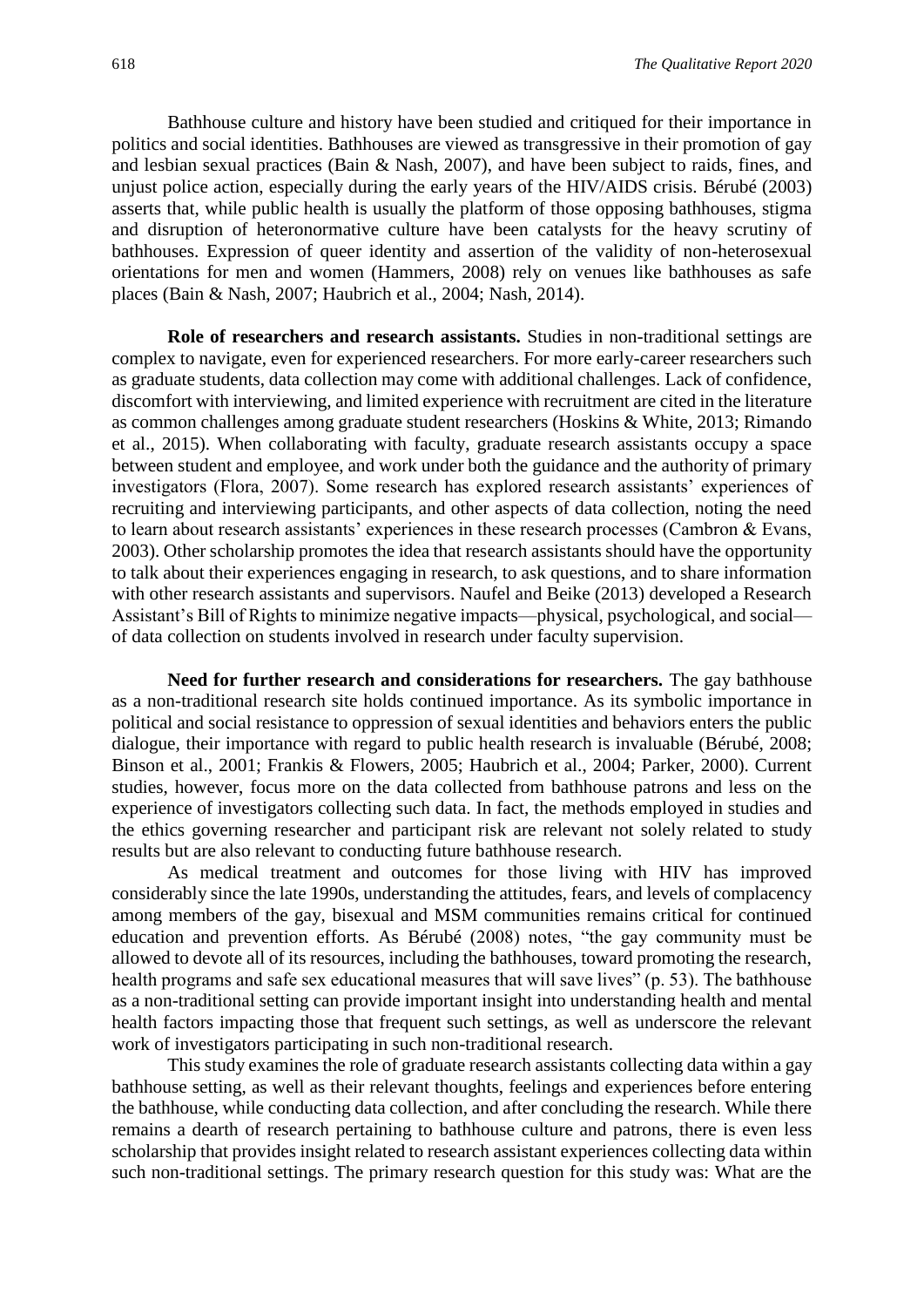perceptions related to overall interest in conducting research and the experiences of graduate research assistants before, during, and after collecting data on HIV/AIDS complacency in a gay male bathhouse?

#### **Methods**

**Context**. This study evolved out of another research project exploring HIV/AIDS complacency among gay and bisexual men in a gay bathhouse in a large Midwestern city (Lloyd, 2015). The first and second authors worked with a team of Master of Social Work (MSW) student research assistants (Ras) to conduct survey-based research with bathhouse patrons. While preparing to train the Ras in data collection procedures, including sensitizing them to bathhouse culture (e.g., hypersexualized atmosphere, public displays of sex, potential for open use of substances), the first and second authors became interested in gaining an understanding of the Ras' interest in collecting data in a gay bathhouse, their experiences around data collection in the site, and any lessons learned while engaged in the overall project. The first and second authors invited the third author to join them in interviewing the Ras to bring additional methodological expertise and phenomenological perspective to the study.

**Sample**. All Ras working on the research project exploring HIV/AIDS complacency among gay and bisexual men were invited to participate in in-depth, semi-structured qualitative interviews exploring their interest and experiences with data collection in that unique setting. Non-probability purposive and homogenous sampling provided useful frameworks for recruitment (Fortune & Reid, 1999). Non-probability purposive sampling intentionally recruits individuals thought to exhibit the phenomenon under study, and homogenous sampling offers a focused form of recruitment that seeks to reduce variation in the sample, thereby simplifying and honing the analysis (Miles, Huberman, & Saldaña, 1994; Patton, 2001). Six Ras participated in the study  $(N = 6)$ . All Ras initially identified and recruited for interviews consented. Table 1 presents respondents' self-reported pseudonyms, academic status, age, race/ethnicity, gender identity, and sexual orientation. Given the unique nature of the Ras experience of conducting data collection in a bathhouse, self-identification as a gay, bisexual or queer and male identifying was a prerequisite for the study.

| Respondent <sup>a</sup> | Academic Age<br>Status <sup>b</sup> |    | Race/<br>Ethnicity <sup>c</sup> | Gender<br>Identity $d$ | Sexual<br>Orientation <sup>e</sup> |
|-------------------------|-------------------------------------|----|---------------------------------|------------------------|------------------------------------|
| Andrew                  | S                                   | 37 | AA                              | M                      | G                                  |
| Chet                    | A                                   | 23 | W                               | M                      | G                                  |
| David                   | A                                   | 25 | W                               | M                      | G                                  |
| Eric                    | A                                   | 33 | W                               | M                      |                                    |
| Nelson                  | A                                   | 42 | W                               | M                      | G                                  |
| Patrick                 | A                                   | 30 | W                               | M                      | G                                  |

**Table 1.** Respondents' Self-Reported Sociodemographic Information

<sup>a</sup> Pseudonyms used; <sup>b</sup> alumnus (A) or student (S); <sup>c</sup> Asian American (AA) or White (W); <sup>d</sup> male  $(M)$ ,  $e$  gay  $(G)$  or queer  $(Q)$ .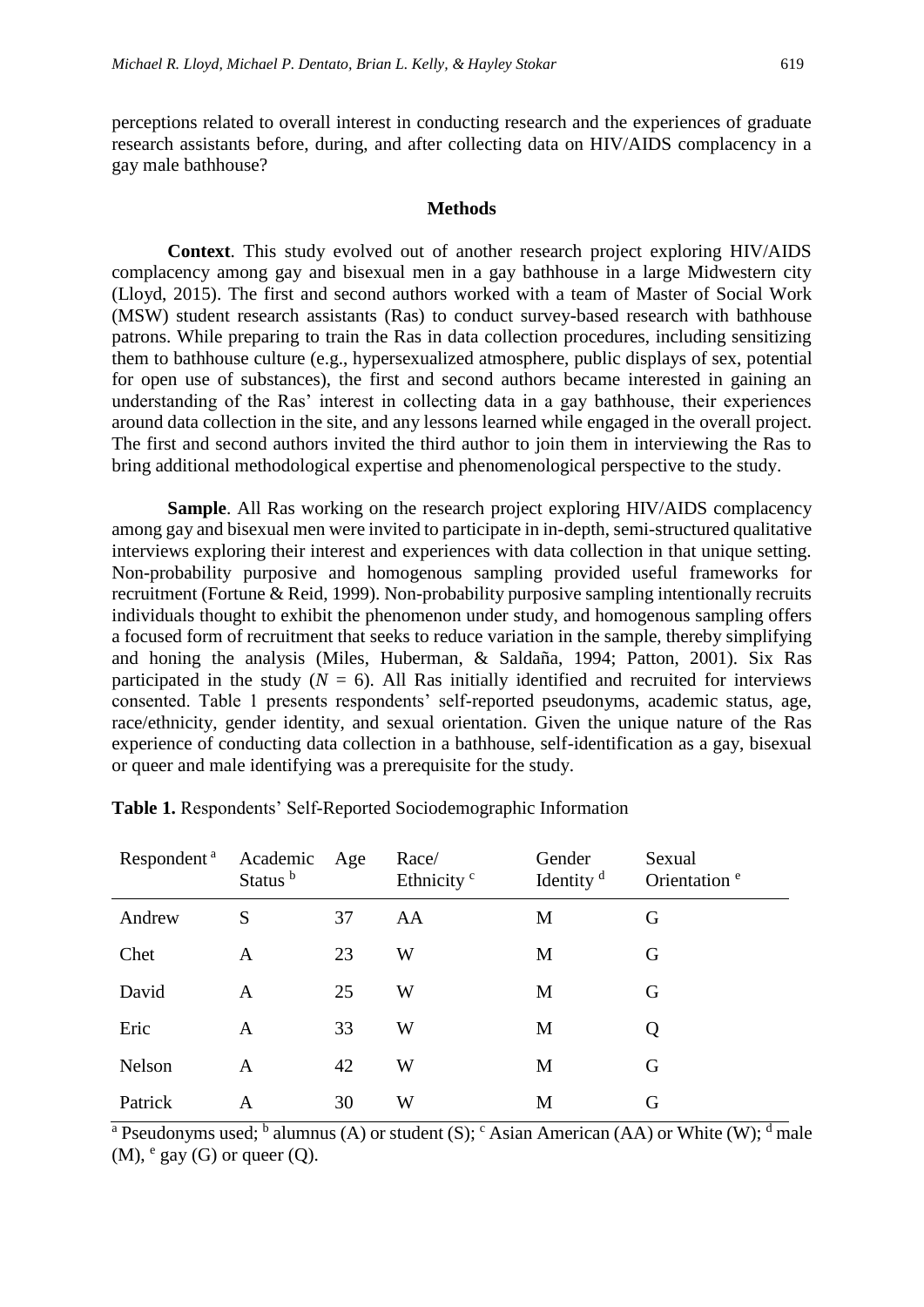**Procedures**. Ras were invited to participate in the current study following completion of their work collecting survey data for the study on HIV/AIDS complacency among gay and bisexual men. Invitation occurred through a study recruitment email. Those who responded affirmatively to the recruitment email were invited to work with the research team to schedule a time to review the consent procedures and conduct in-depth, semi-structured qualitative interviews. The first three authors each interviewed two Ras. Interviews were conducted on the second and third authors' university campus in private, secure office spaces. Respondents were invited to select a pseudonym that was used during the interview, which was also used during analysis. Interview questions were open-ended and included a focus upon respondents' overall interest in conducting research as well as their thoughts prior to, during, and after collecting data while at the bathhouse. Interviews varied in length, ranging from 29 to 51 minutes and were audio recorded with respondents' consent. Respondents did not receive compensation for their participation in the interviews. All study procedures were reviewed and approved by the university institutional review board.

**Analysis.** Data analysis incorporated elements of grounded theory (Miles et al., 1994) in order to develop a thematic narrative (Emerson, Fretz, & Shaw, 1995), which is presented in the findings section. Audio recordings of interviews were transcribed by the fourth author. Interviews were transcribed as close to verbatim as possible in order to prioritize participants' responses. The first and fourth authors performed quality checks of the transcripts by choosing five-minute sections from three transcripts. This data quality assurance process produced few transcription errors from the selected data.

For the first phase of analysis, the first and third authors independently read the transcripts, considering them as a complete data set, and engaged in an initial open coding process. Following the initial open coding process, the first and third authors met to review their work by discussing consistencies and inconsistencies in their codes. When discrepancies arose, they explored the codes and other related data to reach a consensual understanding of the code or to develop it into a new or expanded code. This process resulted in an initial coding structure that highlighted respondents' unique experiences before, during, and after collecting data in the bathhouse. For the second phase of the analysis, the first and third authors used the initial coding structure to guide deeper coding of two transcripts, which included the identification of important themes at each time point (i.e., before, during, and after) of the data collection process in the bathhouse. They met to review their work and found a great deal of consensus among the codes. Having reached a satisfactory amount of consistency among two transcripts between the two coders, the first author coded the remaining four transcripts.

Following completion of coding and the development of themes, we conducted a member check focus group with the respondents, during which no discrepancies arose. These themes were then used to develop the thematic narrative presented in the findings section. The use of two coders and member checking lends confirmability and credibility to this analysis, which ultimately increases the authenticity and trustworthiness of the findings (Lincoln  $\&$ Guba, 1985).

#### **Findings**

Our qualitative study of six research assistants examined their perceptions related to overall interest in conducting research and their thoughts and experiences before, during, and after collecting data within a bathhouse setting. The majority of participants self-identified as White, gay, and male, and their ages ranged from 23-42 years. Participants were alumni of the same graduate social work degree program and one was a student at the time of data collection. In response to the questions pertaining to participants' feelings and thoughts about collecting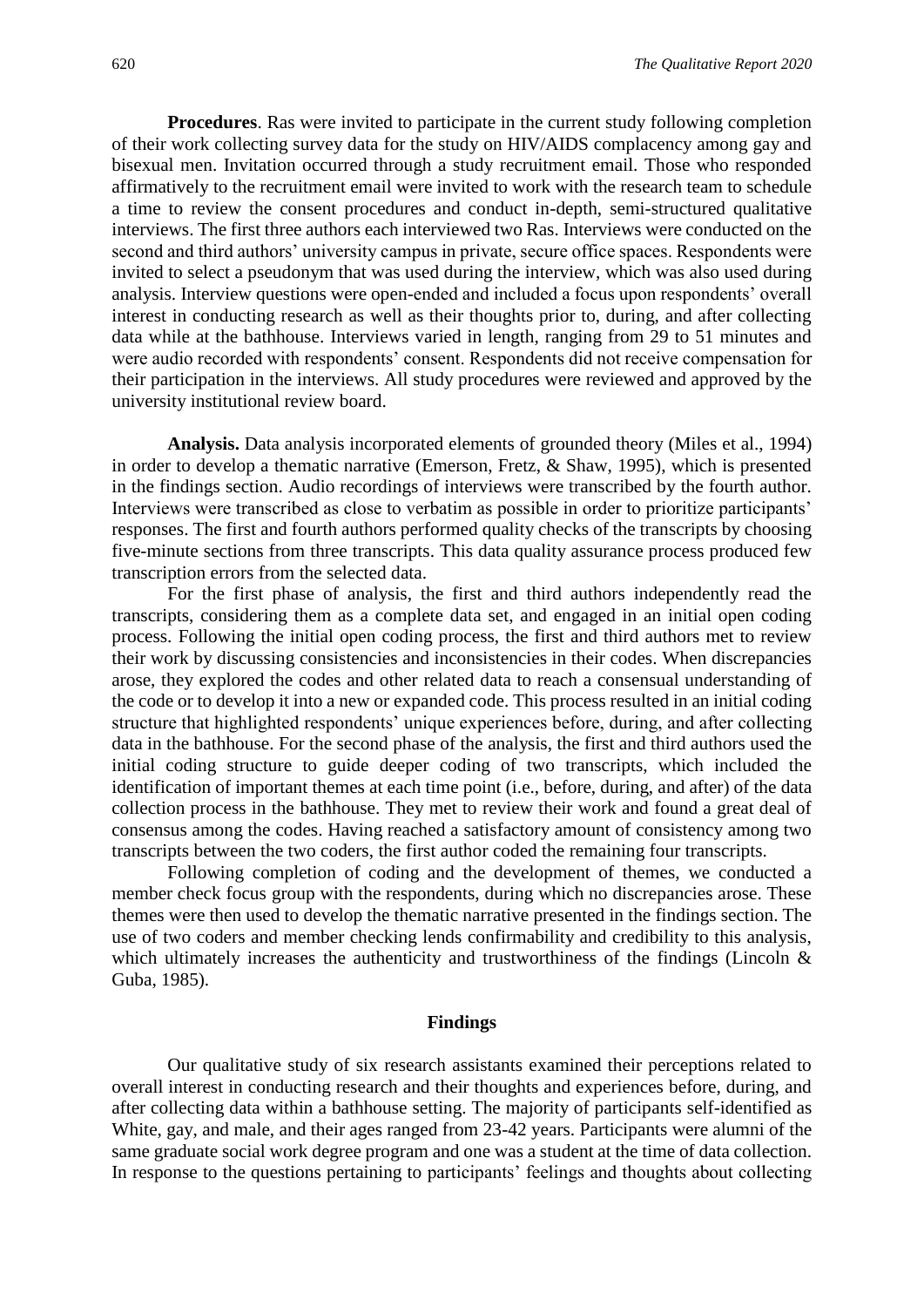data before entering the bathhouse, two key themes emerged (the "before" stage) including: 1. "General interest in conducting MSM focused research"; and 2. "Specific interest in conducting research within a bathhouse." With regard to the second period pertaining to their thoughts and experiences with collecting data while in the bathhouse (the "during" stage) the following three themes emerged: 1. "Managing pre-conceived notions of stigma: Bathhouse settings and patrons"; 2. "Navigating personal and professional roles and boundaries"; and 3. "Emotional reactions to the setting and patrons." Finally, the two key themes that arose in the period noted as the "after" stage of collecting data included: 1. "Strong desire to continue conducting research"; and 2. "Strengthened connectedness between personal and professional growth."

#### **Conducting Research: The "Before" Stage**

Before entering the bathhouse, two key themes emerged regarding interest in conducting research. The first pertained to a "General level of interest in conducting MSM focused research" overall, and the second pertained to a "Specific interest in conducting research within a bathhouse" setting. Examples of participant responses based upon these two themes follow. Please note that all names reflect self-reported pseudonyms.

**General Interest in Conducting MSM Focused Research.** This theme is defined as participants expressing an interest in conducting GBTQ focused research. This interest was often fostered in the MSW program. Working as an RA for the study provided participants with an opportunity to apply their interest and classroom knowledge to the field. Patrick summarizes this idea with the following comments by integrating his student identity and research goals, which connect to his interests in participating in the project, particularly a GBTQ focused study.

It was just exciting to be participating in research that was taking place at [name of school] and being gay identified… it was nice to participate in research that would directly benefit… people I know, and myself as well… in terms of… contributing to public health issues and understanding like how and where and why these risks are taken, what people's perceptions are about them, so we can do more effective outreach and educate people better and potentially develop interventions that work a bit more effectively than the things we've got right now.

Patrick's excitement and passion for research inspired him to participate in the study, specifically GBTQ focused research at his university. He also expresses a hope that the research will offer opportunities to develop GBTQ specific health interventions.

**Specific Interest in Conducting Research Within a Bathhouse.** This theme is defined as interest in the unique venue and setting of the bathhouse being a draw for the participants. After sharing thoughts about research possibilities in general, as well as a specific interest in the MSM population, research assistants identified the bathhouse setting as a specific draw to the project. The uniqueness of the setting was identified by the participants as an important venue for conducting research, particularly with regard to the MSM population. David shares his thoughts on how the venue impacted his decision to participate in the study:

I've heard of… the bathhouses and I've had clients who frequent [them]. So, I thought this was a great opportunity for me to kind of see what goes on… behind those doors, and I just wanted to be involved that way. I was just interested all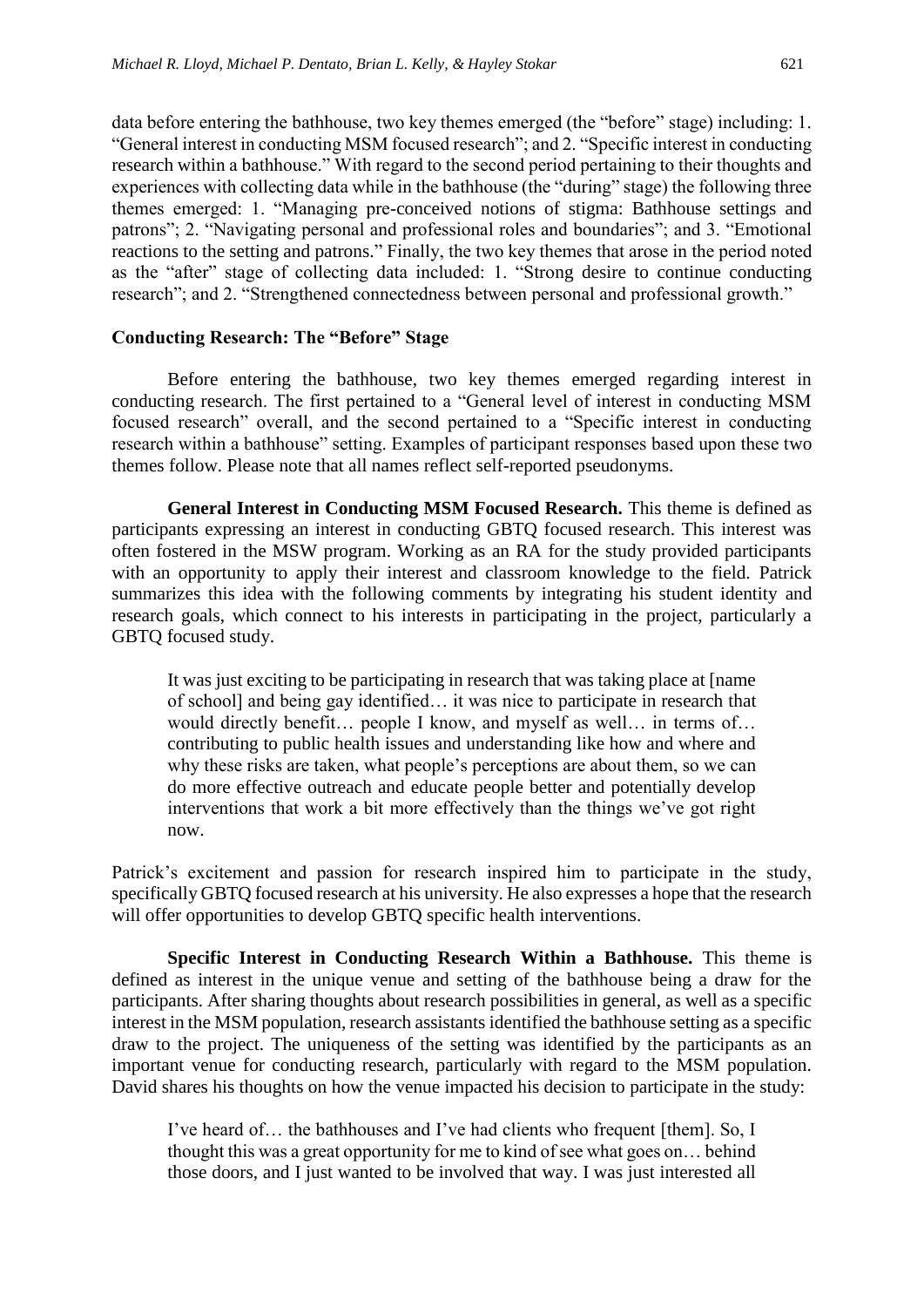the way around… hearing about what a bathhouse was and how it operated, personally and professionally, versus going in there to actually see what the reality was. That was probably one of my biggest motivations. To even partaking in—as a research assistant.

David links the venue to his client experiences and combines his own interest in learning about the bathhouse to the benefit this knowledge may bring him professionally. He also touches upon seeing the "reality" of the venue as motivation to participate in the project. It is also possible that this information may assist David with future MSM clients, illustrating another example of research informing practice.

#### **Conducting Research: The "During" Stage**

Three key themes emerged in the time period noted as "during," which included: "Managing pre-conceived notions of stigma: Bathhouse settings and patrons"; "Navigating personal and professional roles and boundaries"; and "Emotional reactions to the setting and patrons."

**Managing Pre-Conceived Notions of Stigma: Bathhouse Settings and Patrons.**  Participants met with the principal investigators for an initial orientation to the research project and bathhouse setting before they began data collection. During this training various discussions regarding the bathhouse culture and the role of the researcher were discussed. The principal investigators explained the layout of the bathhouse as well as what potential experiences the research assistants might encounter within the venue. This training became important when conceptualizing the findings of the study. Specifically, participants entered the bathhouse with ideas related to the setting, the type of patrons who might frequent the setting, and activities that might occur. This theme then is defined by considering the stigma identified by the research assistants related to the bathhouse venue as well as the patrons of the setting as they entered the space.

Many participants identified the stigma they felt toward the space and patrons alike. However, thoughts and perceptions changed for some of them while they were conducting the study as evidenced by Andrew's statement:

I did come in very hyper-vigilant, and it was a lot tamer than I thought it was going to be… definitely wasn't what I expected, kind of going in… there were people in towels for the most part… but it wasn't very crowded, and there wasn't as much… overt sexual behavior that I saw… I kind of went away from the experience thinking this is actually not a bad place. Like, actually I think it's something that's healthy for our community. Whereas, kinda prior to going in... I felt like there was a lot of stigma, and a lot of people that have low opinions… of the bathhouse… so I think that might have influenced my perceptions of it… prior to going in, and kind of going through the experience I thought it was eyeopening. It definitely wasn't what I was thinking it would be.

Andrew acknowledges his "hyper-vigilance" while entering the space, yet his expectations were challenged and ultimately changed during the data collection experience. Throughout the process, he expands beyond his personal preconceived thoughts and beliefs about the bathhouse and those who use it. In addition, he considers how others may stigmatize the setting and how might have served to influence his interaction with the space and patrons.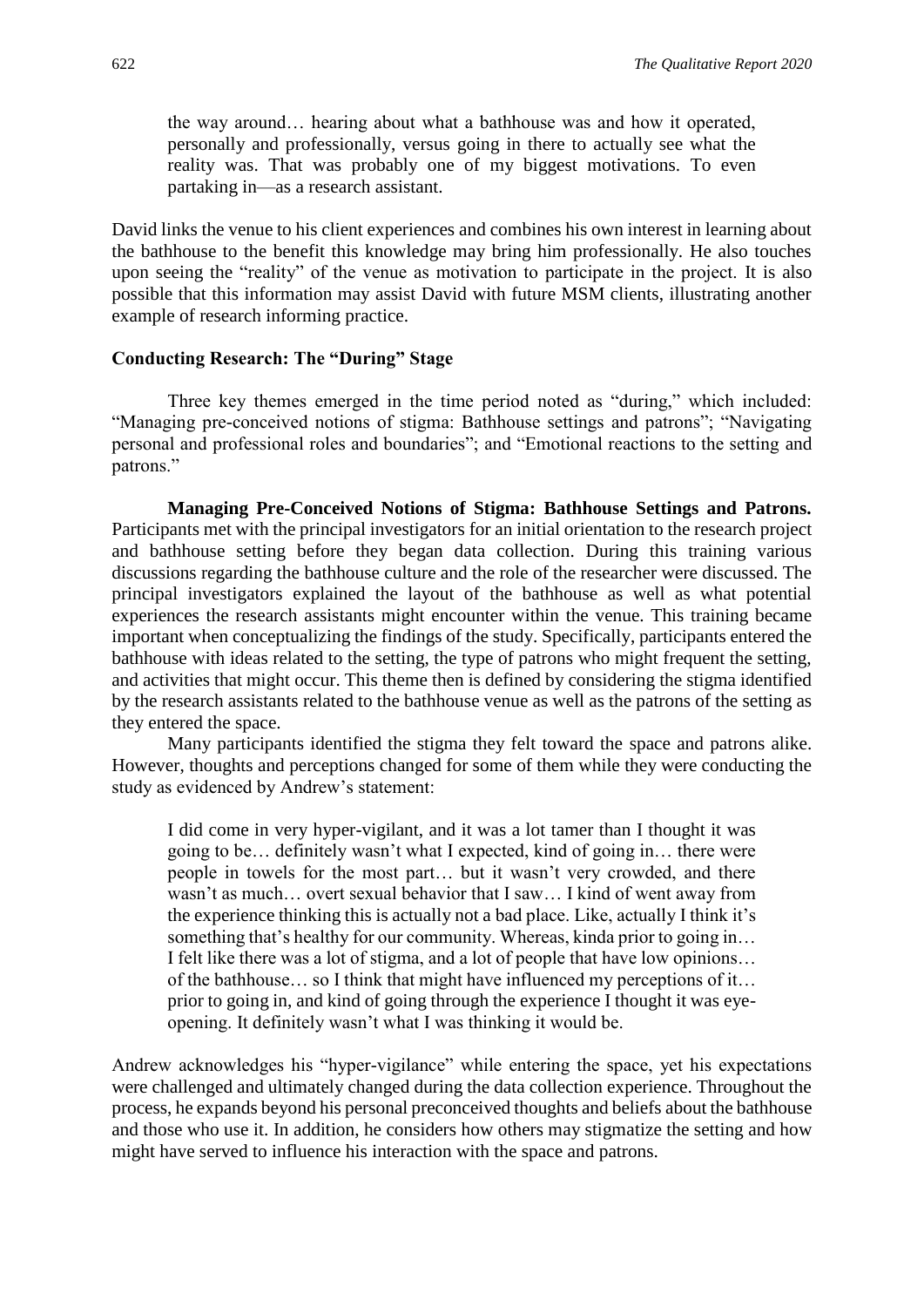**Navigating Personal and Professional Roles and Boundaries**. While participants had preconceived notions of stigma, they also entered the unique research setting with personal and professional roles and boundaries. Participants were completing their MSW studies during data collection at the university affiliated with the research project. This led to unique dilemmas for them related to the intersection of professional and personal roles and boundaries. This theme considers how participants navigated their personal and professional boundaries. For example, some participants were approached and propositioned by bathhouse patrons during the data collection process. Chet describes ones of these experiences:

I tried to keep my mind focused on the fact that we need to get a certain number of surveys done… I had a gentleman come up behind me and, like, lick my neck… I turned around… and you know, politely asked him if he'd like to fill out a survey… I definitely felt like… that sort of disbelief of "is this actually happening to me right now?" And in, in that moment, checking myself and being like ok, "What am I here for again?"

As Chet's quote demonstrates, participants were not immune to advances from bathhouse patrons and were challenged to remain focused on the purpose of data collection, while at the same time navigating the space of personal and professional boundaries. While Chet questioned this potential violation of his personal boundaries, he refers to "checking himself" and deciding stay focused on his professional goal of asking the patron to fill out a survey. David identified instances where he was forced to negotiate between the personal and professional roles and navigating boundaries during his time collecting data:

Kind of taking in the scenery of, like, the porn [on the televisions] just having that in the background… at first it's very much in your forefront, then after a while, you almost like forget it's there… you kind of just [laughs] acclimate to the area… I was more interested about the demographics of people who were there… if I met someone outside of here would I think, "Maybe I would want to meet up with them, get a drink with them, date them, but now that they're in a bathhouse, all of a sudden do I have this personal bias," like, "Oh, they frequent a bathhouse, what does that mean?"

David considers his professional role working as a research assistant in an environment with erotic visual content and how over time he is able to acclimate. He also notes being cognizant and curious of his personal feelings regarding patrons and how their presence at the bathhouse may impact his thoughts and feelings about the person as a whole.

**Emotional Reactions to the Setting and Patrons.** This theme is defined by the selfreported emotional reactions the RA's had towards the bathhouse setting and/or the patrons. The following reaction by Chet illustrates the theme of navigating emotional reactions to the setting and patrons:

By the end of the week I was just walking home, and I didn't want to listen to any music, I didn't want to touch anyone, I didn't want to talk to anybody… I just started to separate myself from it completely… it's an intoxicating environment… and then it can become a toxic environment… that sheen sort of wears off of excitement and very quickly fades into: "Ok, I kinda don't want to be here anymore."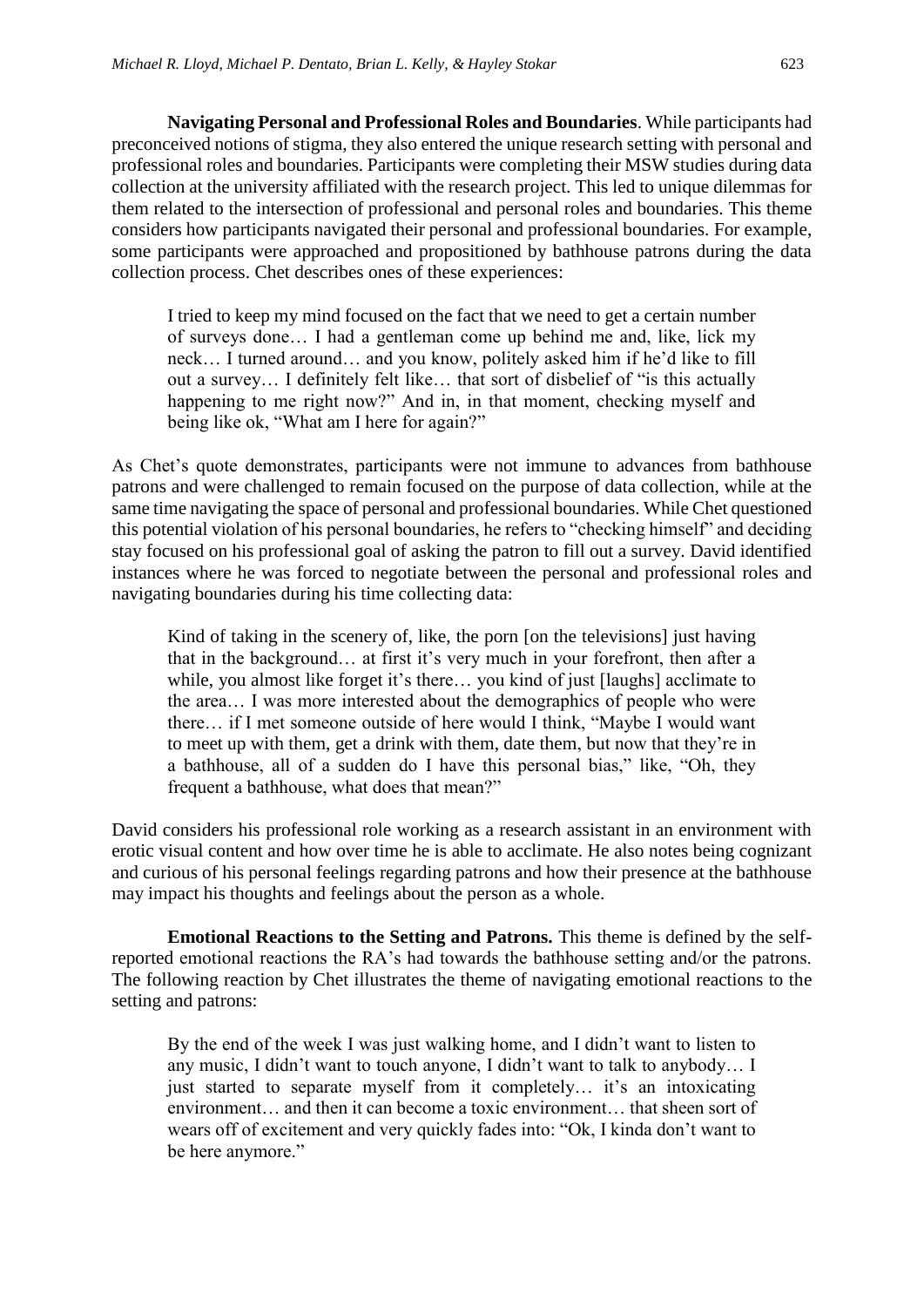Chet expresses having shifting emotional reactions to the setting, moving from initially intoxicating to toxic. He also reflects upon his personal and quite often emotional feelings related to the bathhouse patrons:

I would see people there who I would have considered to be very attractive, good looking young men [who] just looked very defeated… I couldn't help really feeling for them… I remember there would be nights when I would go home and be really emotional about it, because I thought of myself, but I also thought of my close friends, and wondering if people go and seek out locations like [the bathhouse] just because they feel like, that's it. And that's sort of the only way that they're going to be able to receive emotional [or] physical attention from anyone.

In addition to discussing emotional reactions to the setting and the patrons, participants reported being emotionally affected by the overall research experience. Andrew, who identifies as Asian, experienced emotional reactions related to his racial and ethnic identity, stating:

I'm also very aware about… my own kinda like personal place within the community… and it's not just that I don't have experiences at bathhouses, but also, like being [an] Asian male within the community, how does that play in? I think I only saw one other Asian person at the bathhouse. I'm not sure, you know, if it's a place that Asians generally just don't go to. So, I also felt a little out of place because of that.

Andrew went on to discuss and reflect on how his experience of seeing few Asian men at the gay male bathhouse reflects his thoughts of how Asian men are perceived in LGBTQ communities:

I think there's stigma within the LGBTQ community about Asians, kind of like their role, not just in sexual relationships but just any sort of a relationship. I was thinking about all of that stuff, maybe not like consciously thinking about them, but I think that was part of my unconscious thinking and you know, do I feel accepted in this bathhouse?

Nelson's emotional reaction was quite personal, having been a patron of the bathhouse previously and now feeling as sense of relief of being in a different position in that space:

Everybody's endlessly walking around… hunting something, or being hunted by somebody, or you know… there's the more personal side because this is a place that I was a patron of… infrequently, but, you know, enough to have a membership [laughs]. And so, some reflection about that, like you know to be honest, it was a feeling of relief. Like, "I'm glad I'm not in that place anymore, in that kind of endless…cycling around, looking, looking, always looking."

In this excerpt, Nelson note how the research experience has provided him with an opportunity to reflect on being a former patron of the bathhouse. He feels an emotional sense of relief in being back in the bathhouse is a completely redefined role.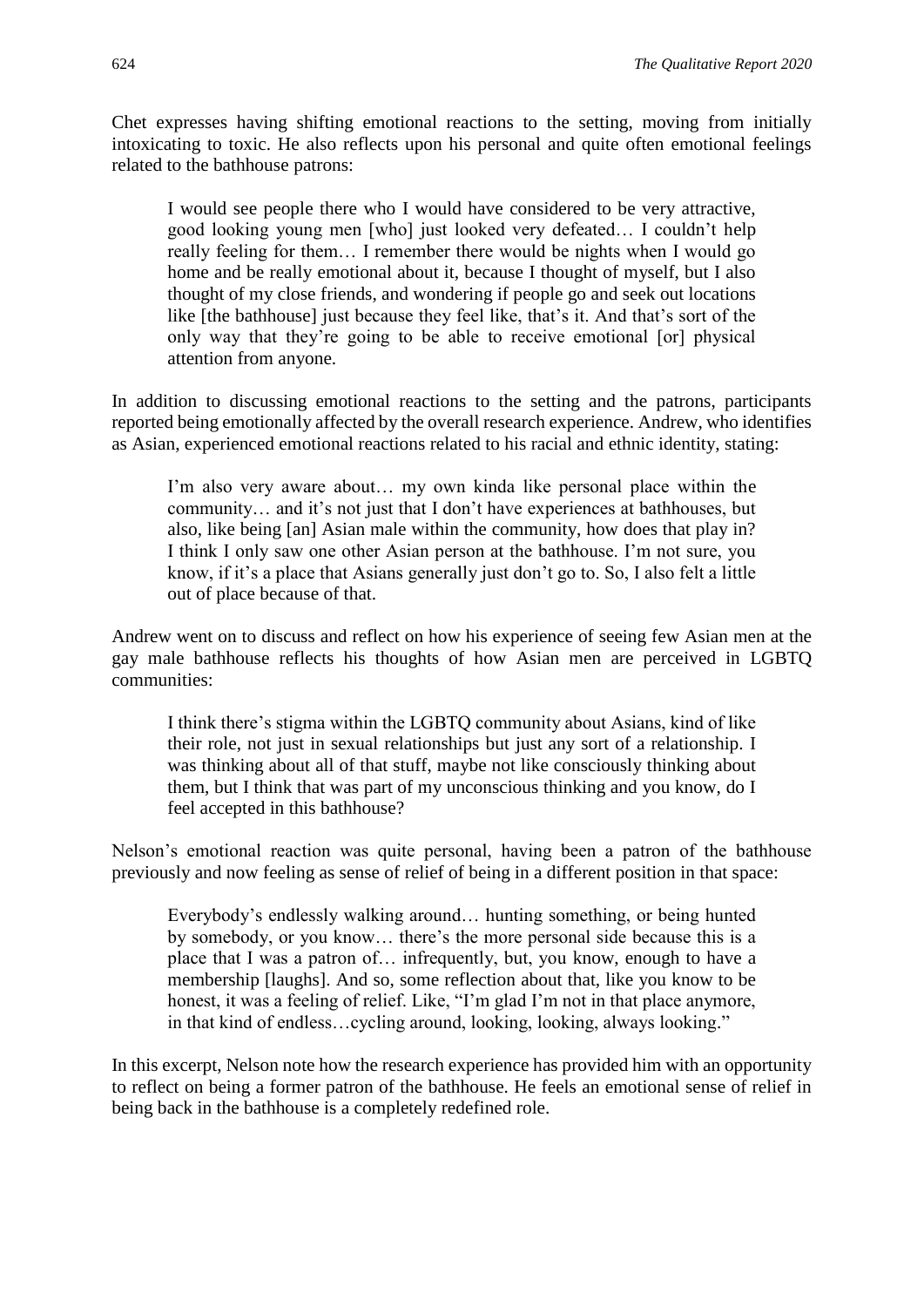#### **Conducting Research: The "After" Stage**

Finally, the key themes that arose in the period noted as the "after" stage of collecting data included: "Strong desire to continue conducting research" and "Strengthened connectedness between personal and professional growth."

**Strong Desire to Continue Conducting Research.** This theme is defined as participants expressing a desire to continue conducting research. While some participants expressed a desire to continue engaging in research during their MSW studies, others expressed a desired to stay engaged with research after graduation. For many, their continued interest in research was due to their involvement in the project. In the following quote, Patrick expresses an interest in conducting research during his post-graduate career:

I'd do it again in a heartbeat. It was a great experience, and I think hopefully it leads to more similar research… I'm familiar with some of the history [of the bathhouse] and [the local health department], and there's been kind of a tense relationship, and it's been because of research like this that we've been able to remove some of the stigma against the LGBT community and against HIV positive people, and against men who sleep with men in general… and kind of keep a place that has been a mainstay in the community kind of open and working and… advocating, spreading accurate knowledge about risky behaviors and how we can better come up with health interventions and educational materials.

Patrick not only expresses an interest in staying engaged in research, he also identifies the importance of continuing to conduct research with LGBTQ populations in spaces in which they gather. He contends that doing so may help address stigma for sexual and gender minority communities.

**Strengthened Connectedness Between Personal and Professional Growth.** This theme is defined as participants realizing that their personal and professional growth where both impacted and enhanced through the research project. David speaks about his own personal and professional development:

I was really captivated through the whole [project]. Probably going back to those personal and professional sort of intentions and motivations and… kind of checking my own biases of why I wanted to be there, what was I expecting beforehand, what did I actually find. It definitely gave me the perspective of being in a bathhouse and when my clients talk about going to the bathhouse over the weekend… even knowing the space, I can kind of picture, just the fact that they were there, and what sort of population [they ran into]… it kind of motivates me to want to do something more with… either the bathhouse specifically or HIV testing.

David captures the essence of this theme by connecting his personal experience in the bathhouse to his professional perspectives and aspirations. Understanding his preconceived notions of the experience and comparing this to the reality he experienced allowed him to connect more with himself and his current and future clients. This experience has provided him with motivation to continue to do work in this area.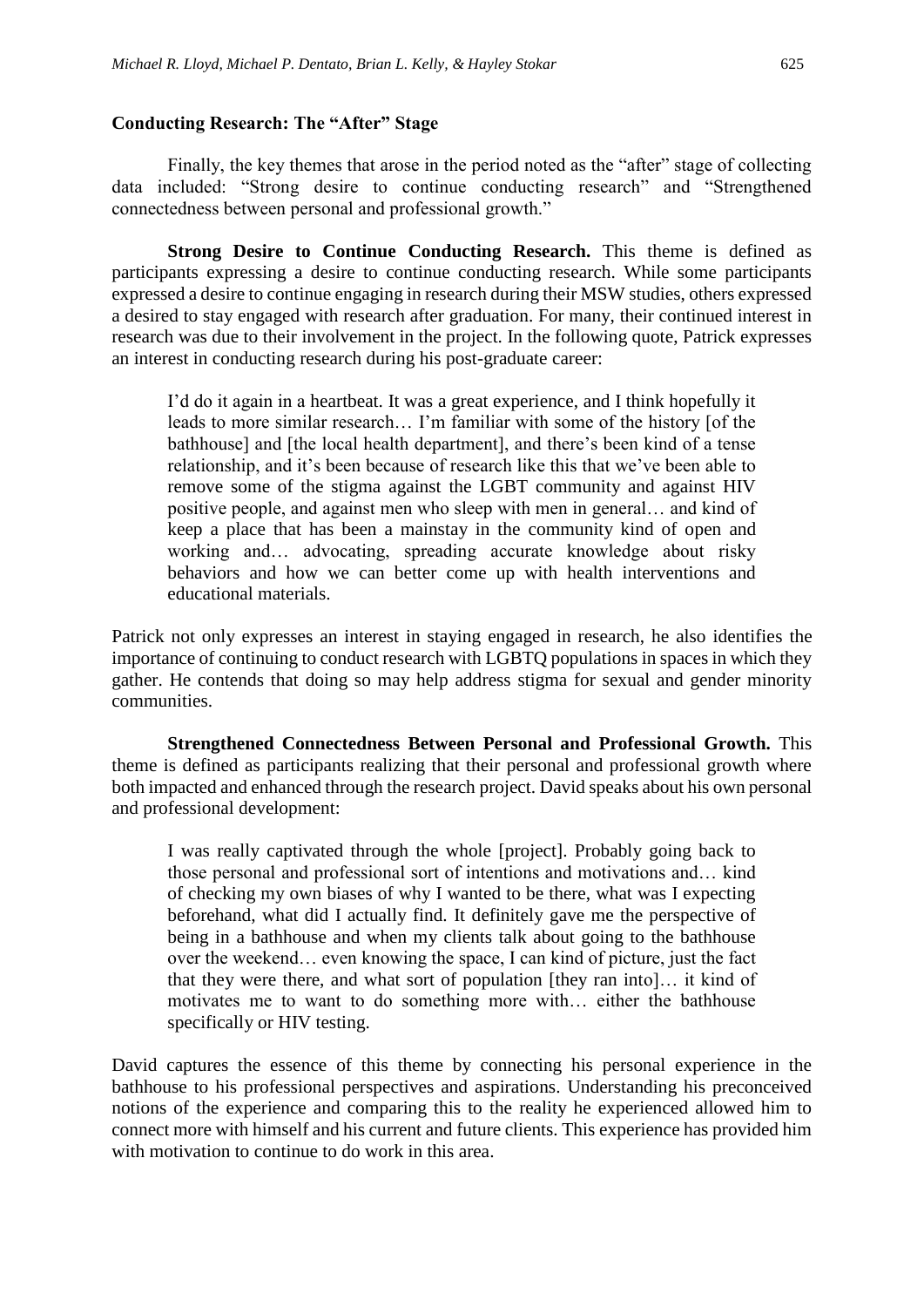In summary, the role of research assistants collecting data within a bathhouse setting had a profound impact upon the six participants as evidenced in their reactions, feelings and perceptions captured before, during, and after collecting data. Implications for the effective training of research assistants at the undergraduate, graduate and doctoral level, while navigating feelings related to stigma, professional roles and boundaries, as well as the importance of continued collection of such data within non-traditional research settings will be further examined in the following discussion section.

#### **Discussion**

Conducting research within non-traditional settings such as a gay bathhouse remains important with regard to assessing behaviors, attitudes and health and mental health risk factors for gay and bisexual men, as well as MSM. Understanding how to effectively prepare research assistants for conducting such research within unique settings remains equally relevant in order to ensure their safety, ethical conduct, and provide a space for them to discuss their feelings, thoughts and experiences (Cambron & Evans, 2003; Naufel & Beike, 2013). In addition to training on research protocols and methods, researchers must assess how much additional preparation is necessary to effectively train research assistants so that they also understand their role in entering such unique spaces, the history and relevance of such public or private spaces for diverse communities (Bérubé, 2003; Nash, 2014), and be responsive to any questions or concerns that may arise. We examined research assistant's overall interest in conducting research within a bathhouse setting as well as their thoughts prior to collecting data, experiences related to collecting data while at the bathhouse and lessons learned as well as the overall impact upon their professional growth and development. It may be helpful to first discuss methods for effectively training and preparing student research assistants to conduct data collection with unique and non-traditional settings.

**Training research assistants.** Creating a comprehensive training plan to effectively prepare research assistants must include the requirements of one's home institution such as institutional review board (IRB) and ethics trainings, a comprehensive review of study methods, protocols, procedures, and ways to insure participant safety (e.g., consent, assent), especially while collecting data with live subjects in vulnerable or unique settings. One important method may include the use of peer-based trainings that utilize existing or advanced graduate or doctoral student research assistants mentoring those junior to them. Such peerbased training can provide important mentorship in which successes, challenges and insight can be shared in a comfortable and affirming format along with guidance from faculty researchers or primary investigators (PIs). The training plan must include protocols for safety in the event that research assistants are ever placed at risk or feel or sense discomfort in any fashion during the data collection process (Naufel & Beike, 2013). Therefore, we suggest a training plan and methods that includes three tiers of preparation, such as those utilized in this study. First and foremost, graduate assistants must be adequately trained in advance of collecting data. Secondly, they must have a safe space for briefing and debriefing during data collection processes that may include text messaging, small group formats, direct access to Pis, etc. Third, once data collection is completed, research assistants should be brought together to debrief on the entire process, share insights about lessons learned, challenges, and thoughts about moving forward with future research projects in the future.

**Stigma, roles and boundaries.** Entwined within the effective preparation of research assistants to conduct research among diverse populations is the need to ensure topics related to identifying and managing stigma, exploring clarity of role(s), and navigating boundaries are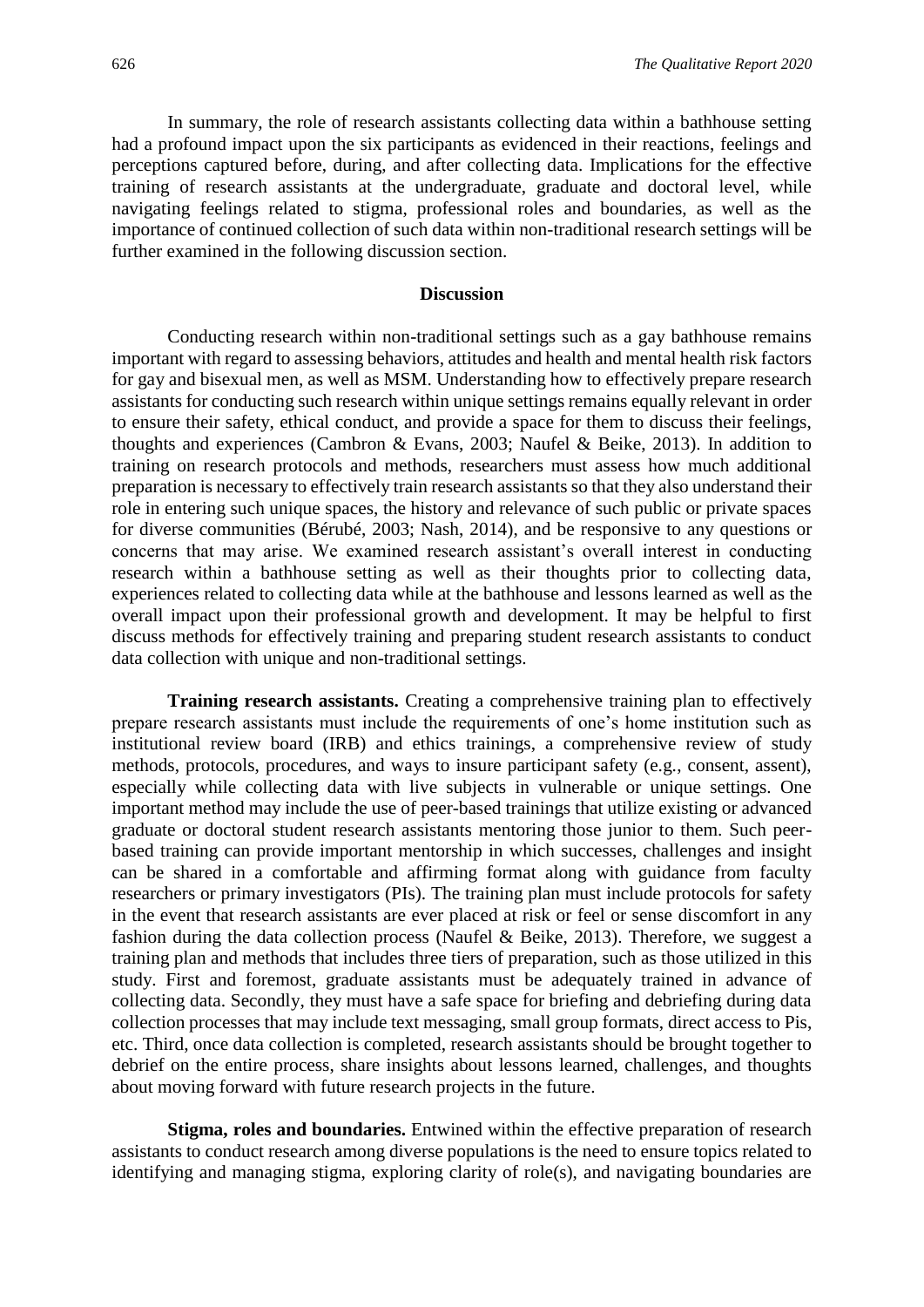addressed (Benoit et al., 2005; Hart-Johnson, 2017; Worthen, 2014). Understanding the intersection of personal feelings and professional roles and duties entails addressing biases and stereotypes we may have related to diverse populations associated with racism, sexism, homophobia, transphobia, etc. In the same regard we may hold assumptions about unique and non-traditional settings such as bathhouses that can impact our ability to be neutral or affirming researchers. Being open to addressing such stigma, biases and potential challenges related to boundaries is a strength rather than denying or repressing such feelings and thoughts. Researchers and Pis can best assist their research assistants by promoting a safe and affirming space for them to raise such concerns and feelings at any time (Naufel & Beike, 2013). The ultimate goal for openly addressing such thoughts among research assistants would be to ensure (as much as possible) an affirming and safe experience for participants and communities being studied.

**Research agendas, diverse populations, and non-traditional settings.** Our study underscores the need for continued research of diverse populations such as MSM within unique and non-traditional settings such as bathhouses. Understanding health and mental health behaviors that can impact risk for alcohol and substance use, and potential exposure to STIs, among other factors for diverse populations as well as the training of students to effectively practice among such diverse communities remains critically important to social work and other related professions. Therefore, research agendas that promote examination of behaviors among understudied and diverse populations must be sensitive to entering spaces in which they live and socialize as well as utilize a participatory approach whenever possible (Sydor, 2013). Participatory methods succeed by including the voices of diverse populations from the beginning of developing a research study, through the data collection and analysis components, as well as understanding implications that can directly impact the same communities.

**Limitations.** Findings from our study should be interpreted as contextually specific. The exploration of only one non-traditional setting and the recruitment of a small sample size of research assistants limits the generalizability of the findings presented in this study. That being said, the selection of such a unique research setting allowed for an in-depth examination of the processes involved in effectively preparing graduate research assistants for data collection in three key time periods including "before, during and after." Additional research is needed to determine whether the experience of research assistants in other such nontraditional settings share similar or uniquely different experiences. Regardless of these limitations, the current study does provide unique insight with regard to understanding the experience of six graduate research assistants, along with the need for effective training and preparation, briefing and debriefing processes and time, as well as other key areas.

#### **Conclusions**

In this study we examined research assistant experiences conducting research among gay and bisexual men, and MSM within a bathhouse setting. Effectively preparing graduate and doctoral students to conduct such research includes foresight by researchers and primary investigators to move beyond review of methodological protocols or IRB training and must address relevant feelings that may arise before, during and after such data collection occurs. Grooming students to become future researchers, scholars, and educators also includes a process of critical self-reflection by existing researchers to think beyond traditional ways in which such processes occur. One example is to include research assistants in all processes from study design to IRB submission, data collection, analyses, and dissemination of study results via co-authorship. Ultimately such research methods and protocols should be always be viewed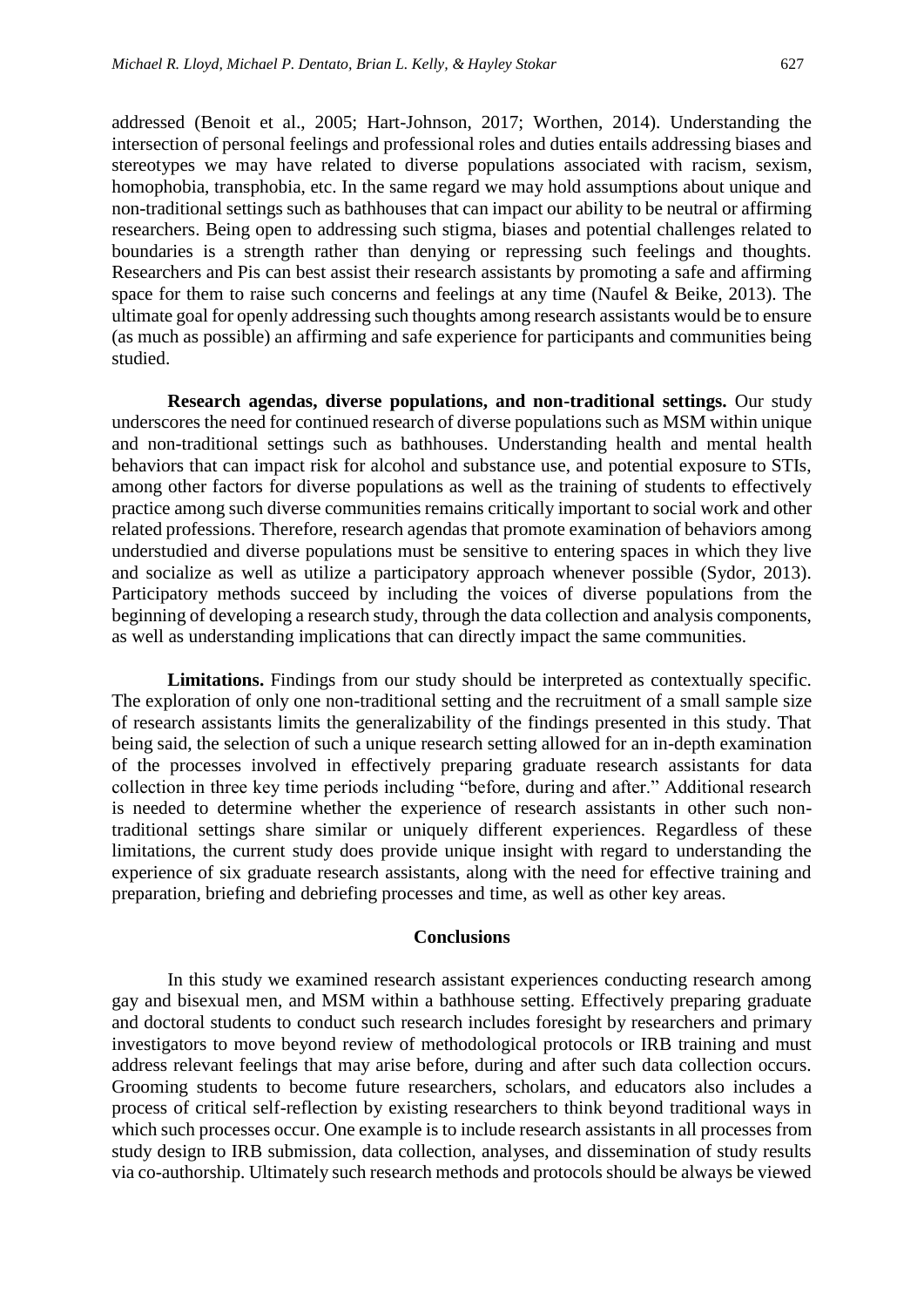as a collaborative process between primary investigators and research assistants. The insight, feedback and reflections of research assistants, such as those provided in our study, can be invaluable in many ways as well as have a long-term impact upon education, practice and research.

#### **References**

- Bain, A. L., & Nash, C. J. (2007). The Toronto women's bathhouse raid: Querying queer identities in the courtroom. *Antipode, 39*(1), 17-34.
- Bell, A., Ncube, F., Hansell, A., Davison, K. L., Young, Y., Gilson, R., … & Maguire, H. (2001). An outbreak of hepatitis A among young men associated with having sex in public venues. *Communicable Disease and Public Health*, *4*(3), 163-170.
- Benoit, C., Jansson, M., Millar, A., & Phillips, R. (2005). Community-academic research on hard-to-reach populations: Benefits and challenges. *Qualitative Health Research*, *15*(2), 263-282.
- Bérubé, A. (2003). The history of gay bathhouses. *Journal of Homosexuality, 44*(3-4), 33-53.
- Binson, D., Woods, W., Pollack, L., Paul, J., Stall, R., & Catania, J. (2001). Differential HIV risk in bathhouses and public cruising areas. *American Journal of Public Health, 91*, 1482–1486.
- Bradford, D. L. (1983). Syphilis case-finding in an Australian men's sauna club. *Medical Journal of Australia, 2*(11), 561-564.
- Cambron, J., & Evans, R. (2003). Research assistants' perspective of clinical trials: Results of a focus group. *Journal of Manipulative and Physiological Therapeutics*, *26*(5), 287- 292.
- Center for Disease Control and Prevention. (2018). Estimated HIV incidence and prevalence in the United States, 2010-2015. *HIV Surveillance Supplemental Report 2018*, *23*(1). Retrieved from:<http://www.cdc.gov/hiv/library/reports/hiv-surveillance.html>
- Cohen, D. A., Kanouse, D. E., Iguchi, M. Y., Bluthenthal, R. N., Galvan, F. H., & Bing, E. G. (2005). Screening for sexually transmitted diseases in non-traditional settings: A personal view. *International Journal of STD & AIDS, 16*(8), 521-527.
- Emerson, R., Fretz, R., & Shaw, L. (1995). *Writing ethnographic fieldnotes*. Chicago, IL: The University of Chicago Press.
- Fairley, C., Frost, F., Friedman, N. D., Caputo, C., & Horrocks, M. (2001). One-year followup of antibodies to Cryptosporidium among individuals with HIV infection. *Venereology, 14*(1), 21-24.
- Fairley, C. K., Leslie, D. E., Nicholson, S., & Gust, I. D. (1990). Epidemiology and hepatitis C virus in Victoria. *Medical Journal of Australia, 153*(5), 271-273.
- Farley, T. (2002). Cruise control: Bathhouses are reigniting the AIDS crisis. It's time to shut them down. *Washington Monthly, 34*(11), 36-42.
- Flora, B. H. (2007). Graduate assistants: Students or staff, policy or practice? The current legal employment status of graduate assistants. *Journal of Higher Education Policy and Management*, *29*(3), 315-322.
- Fortune, A. E., & Reid, W. J. (1999). *Research in social work* (3rd ed.). New York, NY: Columbia University Press.
- Frankis, J., & Flowers, P. (2005). Men who have sex with men (MSM) in public sex environments (PSEs): A systematic review of quantitative literature. *Aids Care, 17*(3), 273-288.
- Hammers, C. (2008). Bodies that speak and the promises of queer: Looking to two lesbian/queer bathhouses for a third way*. Journal of Gender Studies, 17*(2), 147-164.
- Hart-Johnson, A. (2017). Gaining access to socially stigmatized samples. *The Qualitative*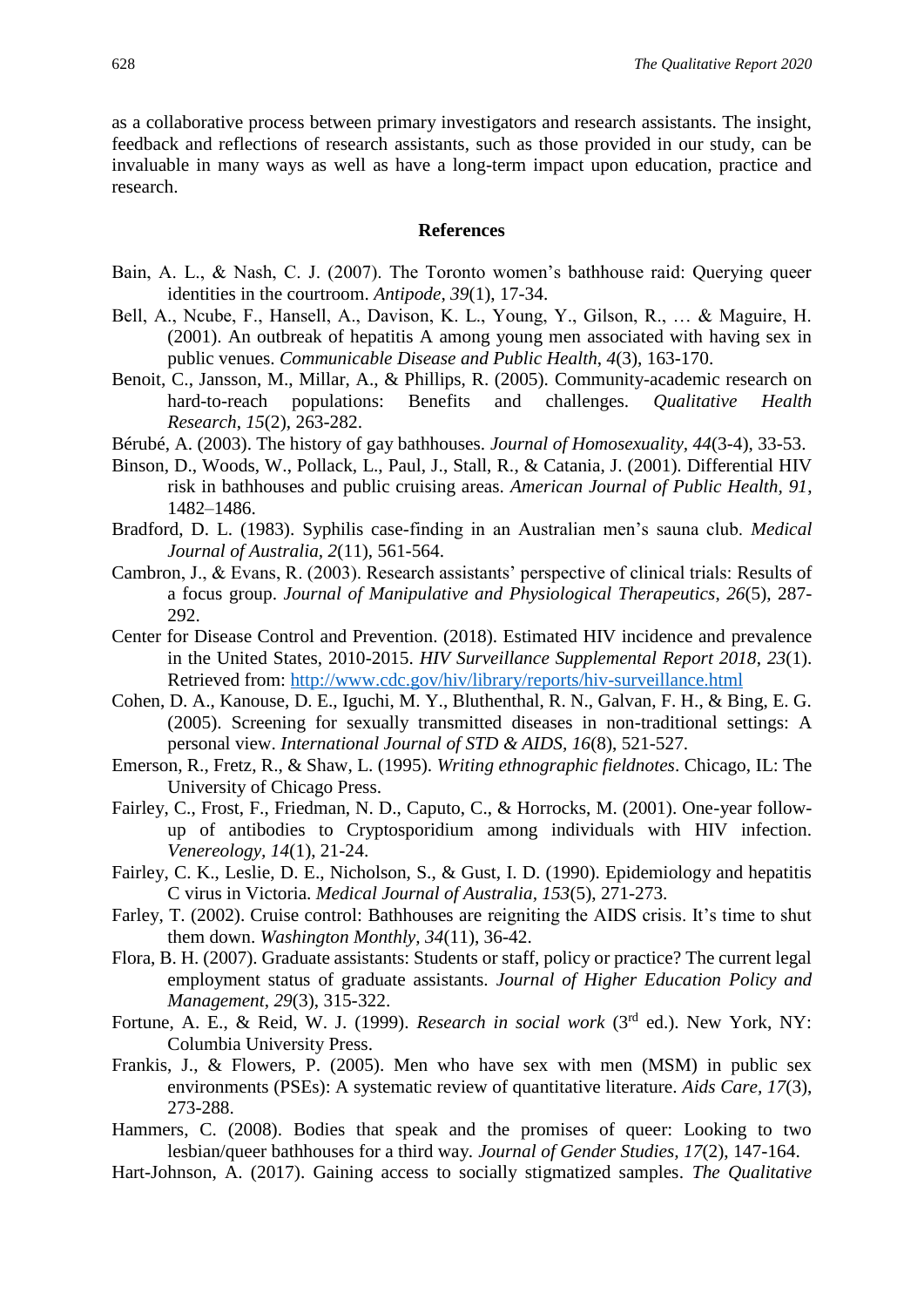*Report, 22*(6), 1550-1564. <https://nsuworks.nova.edu/tqr/vol22/iss6/5>

- Haubrich, D. J., Myers, T., Calzavara, L., Ryder, K., & Medved, W. (2004). Gay and bisexual men's experiences of bathhouse culture and sex: 'Looking for love in all the wrong places'. *Culture, Health & Sexuality, 6*(1), 19-29.
- Heggen, K., & Guillemin, M. (2012). Protecting participants' confidentiality using a situated research ethics approach. In J. F. Gubrium, J. A. Holstein, A. B. Marvasti, & K. D. McKiney (Eds.), *Interview research: The complexity of the craft* (2<sup>nd</sup> ed., pp. 465-476). Thousand Oaks, CA: Sage Publications.
- Hoskins, M. L., & White, J. (2013). Relational inquiries and the research interview: Mentoring future researchers. *Qualitative Inquiry, 19*(3), 179-188.
- Lincoln, Y. S., & Guba, E. G. (1985). *Naturalistic inquiry.* Beverly Hills, CA: Sage Publications.
- Lloyd, M. (2015). *An examination of HIV/AIDS complacency, attitudes and sexual risk behavior among men who have sex with men: Implications for community based prevention efforts, practitioners and social work education* (Doctoral dissertation). Retrieved from ProQuest Dissertations and Theses database (UMI No. 3713595).
- Lyons, T., Krüsi, A., Pierre, L., Small, W., & Shannon, K. (2017). The impact of construction and gentrification on an outdoor trans sex work environment: Violence, displacement and policing. *Sexualities*, *20*(8), 881-903.
- Miles, M. B., Huberman, A. M., & Saldaña, J. (1994). *Qualitative data analysis*. Thousand Oaks, CA: Sage.
- Nash, C. J. (2014). Consuming sexual liberation: Gay business, politics, and Toronto's Barracks bathhouse raids. *Journal of Canadian Studies*, *48*(1), 82-105.
- Naufel, K. Z., & Beike, D. R. (2013). The ethical treatment of research assistants: Are we forsaking safety for science? *Journal of Research Practice*, *9*(2), M11.
- O'Sullivan, B., Delpech, V., Pontivivo, G., Karagiannis, T., Marriott, D., Harkness, J., & McAnulty, J. M. (2002). Shigellosis linked to sex venues, Australia. *Emerging Infectious Diseases, 8*(8), 862-864.
- Palmer, C., & Thompson, K. (2010). Everyday risks and professional dilemmas: Fieldwork with alcohol-based (sporting) subcultures. *Qualitative Research, 10*(4), 421-440.
- Patton, M. Q. (2001). *Qualitative evaluation and research methods* (3<sup>rd</sup> ed.). Thousand Oaks, CA: Sage.
- Parker, S. (2000, Oct. 23). A safe place to get killed: Bathhouses make a comeback, along with suicidal sex. *Newsmagazine (Alberta Edition), 27*(12), 22.
- Rayment, M., Thornton, A., Mandalia, S., Elam, G., Atkins, M., Jones, R., & Anderson, J. (2012). HIV testing in non-traditional settings–the HINTS study: A multi-centre observational study of feasibility and acceptability. *PloS one, 7*(6), e39530.
- Rimando, M., Brace, A. M., Namageyo-Funa, A., Parr, T. L., Sealy, D. A., Davis, T. L., … Christiana, R. W. (2015). Data collection challenges and recommendations for early career researchers. *The Qualitative Report*, *20*(12), 2025-2036.
- Sampson, H., & Thomas, M. (2003). Lone researchers at sea: Gender, risk and responsibility. *Qualitative Research, 3*(2), 165-189.
- Sydor, A. (2013). Conducting research into hidden or hard-to-reach populations. *Nurse Researcher, 20*(3), 33-37.
- Thornton, A. C., Rayment, M., Elam, G., Atkins, M., Jones, R., Nardone, A., … Sullivan, A. K. (2012). Exploring staff attitudes to routine HIV testing in non-traditional settings: A qualitative study in four healthcare facilities. *Sexually Transmitted Infections, 88*(8), 601-606.
- Worthen, M. G. (2014). An invitation to use craigslist ads to recruit respondents from stigmatized groups for qualitative interviews. *Qualitative Research*, *14*(3), 371-383.